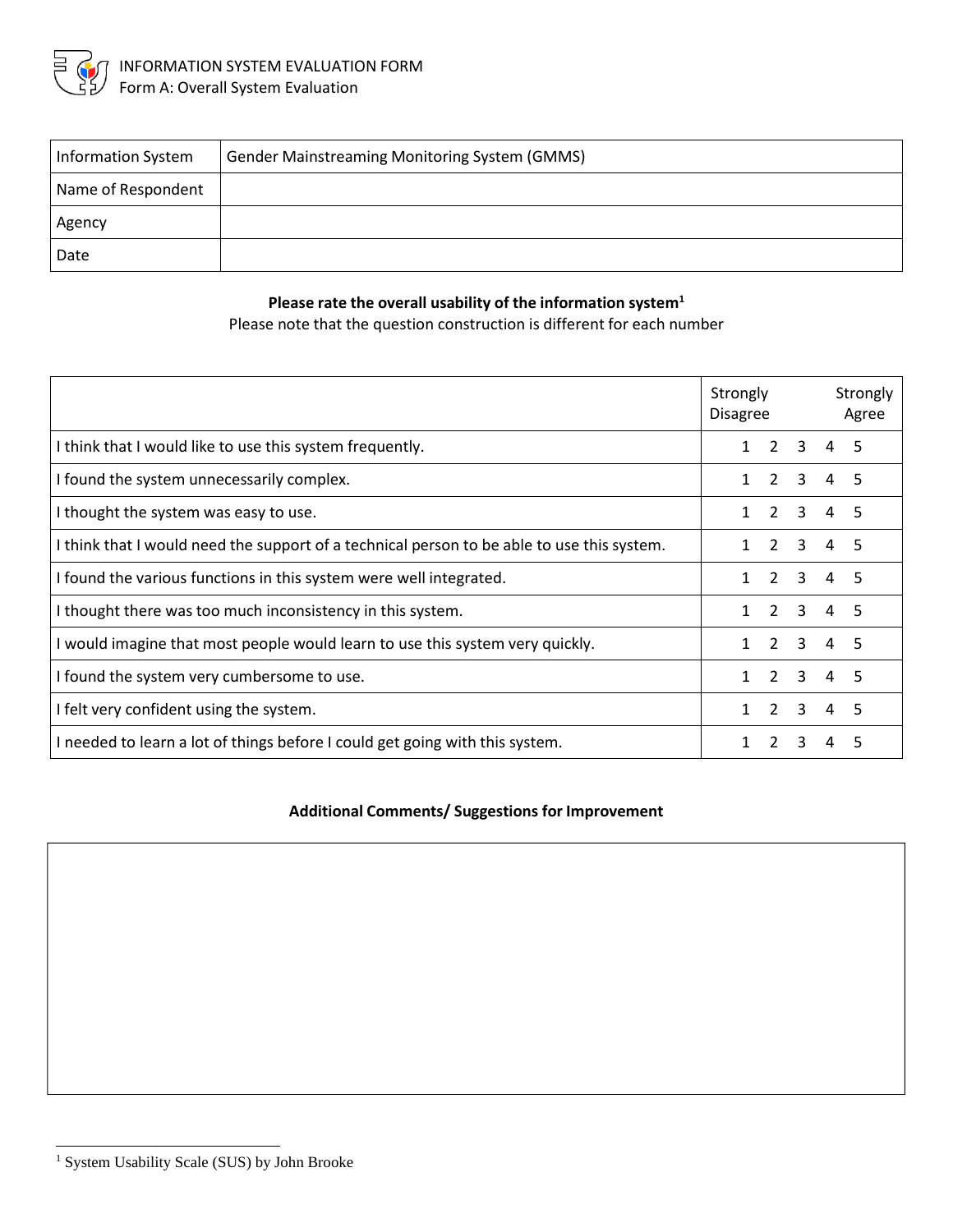

INFORMATION SYSTEM EVALUATION FORM Form B: Task Difficulty Evaluation<sup>2</sup> (To be used with ISEF Form A)

The following table assesses the level of difficulty in performing tasks in the system. Please rate each task's level using the scale 1 to 7 with the rating 1 as very difficult and 7 being very easy. If during the testing of the system, you did not use the task identified, please rate N/A.

|      |                                                                                                                                                                                               | Overall, how difficult or easy did you find this task? |                |                |                         |   |                  |                |     |
|------|-----------------------------------------------------------------------------------------------------------------------------------------------------------------------------------------------|--------------------------------------------------------|----------------|----------------|-------------------------|---|------------------|----------------|-----|
|      | <b>Task</b>                                                                                                                                                                                   | <b>Very</b><br><b>Difficult</b>                        |                |                | <b>Very</b><br>Easy     |   |                  |                |     |
| 1.   | <b>Account-related tasks</b>                                                                                                                                                                  |                                                        |                |                |                         |   |                  |                |     |
| 1.1. | Login/ logout                                                                                                                                                                                 | $\mathbf{1}$                                           | $\overline{2}$ | 3              | $\overline{4}$          | 5 | 6                | $\overline{7}$ | N/A |
| 1.2. | Edit <sup>3</sup> my account details, i.e. designation, phone, email                                                                                                                          | $\mathbf{1}$                                           | $\overline{2}$ | 3              | 4                       | 5 | 6                | $\overline{7}$ | N/A |
| 1.3. | Change my password                                                                                                                                                                            | $\mathbf{1}$                                           | $\overline{2}$ | 3              | 4                       | 5 | 6                | $\overline{7}$ | N/A |
| 1.4. | Recover my password                                                                                                                                                                           | $\mathbf{1}$                                           | $\overline{2}$ | 3              | 4                       | 5 | 6                | $\overline{7}$ | N/A |
|      |                                                                                                                                                                                               |                                                        |                |                |                         |   |                  |                |     |
| 5.   | <b>Preparing GAD Plans</b>                                                                                                                                                                    |                                                        |                |                |                         |   |                  |                |     |
| 5.1. | Initiating the encoding of my GAD Plan and saving drafts<br>of my GAD Plan                                                                                                                    | $\mathbf{1}$                                           | $\overline{2}$ | $\overline{3}$ | $\overline{4}$          | 5 | $\boldsymbol{6}$ | $\overline{7}$ | N/A |
| 5.2. | Adding/ Editing/ Deleting an activity in the GAD Plan                                                                                                                                         | $\mathbf{1}$                                           | $\overline{2}$ | 3              | 4                       | 5 | 6                | $\overline{7}$ | N/A |
| 5.3. | Adding/Editing/Deleting a gender issue or GAD mandate<br>in an activity                                                                                                                       | $\mathbf{1}$                                           | $\overline{2}$ | 3              | $\overline{4}$          | 5 | 6                | $\overline{7}$ | N/A |
| 5.4. | Attaching a supporting file to an activity                                                                                                                                                    | $\mathbf{1}$                                           | $\overline{2}$ | $\overline{3}$ | 4                       | 5 | 6                | $\overline{7}$ | N/A |
| 5.5. | Adding/Editing/Deleting an attributed program in the<br><b>GAD Plan</b>                                                                                                                       | $\mathbf{1}$                                           | $\overline{2}$ | 3              | $\overline{4}$          | 5 | 6                | $\overline{7}$ | N/A |
| 5.6. | Viewing the formatted copy of my GAD Plan.                                                                                                                                                    | $\mathbf{1}$                                           | $\overline{2}$ | $\overline{3}$ | $\overline{4}$          | 5 | $\boldsymbol{6}$ | $\overline{7}$ | N/A |
|      |                                                                                                                                                                                               |                                                        |                |                |                         |   |                  |                |     |
| 6.   | <b>Preparing GAD Accomplishment Reports</b>                                                                                                                                                   | $\mathbf{1}$                                           | $\overline{2}$ | 3              | 4                       | 5 | 6                | $\overline{7}$ | N/A |
| 6.1. | (For organizations with encoded GAD Plans for the year<br>being evaluated) Initiating the encoding of my GAD<br>Accomplishment Report by importing data from the<br>previous year's GAD Plan. | $\mathbf{1}$                                           | $\overline{2}$ | $\overline{3}$ | $\overline{4}$          | 5 | 6                | $\overline{7}$ | N/A |
| 6.2. | Initiating the encoding of my GAD Accomplishment<br>Report (GAD AR) and saving drafts of my GAD AR.                                                                                           | $\mathbf{1}$                                           | $\overline{2}$ | $\mathsf{3}$   | $\overline{\mathbf{4}}$ | 5 | $\boldsymbol{6}$ | $\overline{7}$ | N/A |
| 6.3. | Adding/Editing/Deleting an activity in the GAD AR.                                                                                                                                            | $\mathbf{1}$                                           | $\overline{2}$ | $\mathbf{3}$   | 4                       | 5 | 6                | $\overline{7}$ | N/A |

<sup>&</sup>lt;sup>2</sup> Uses the Single Ease Question (SEQ) developed by Jeff Sauro for assessing difficulty of tasks in information systems.

<sup>&</sup>lt;sup>3</sup> The "edit" term as used for this evaluation includes adding and deleting tasks.